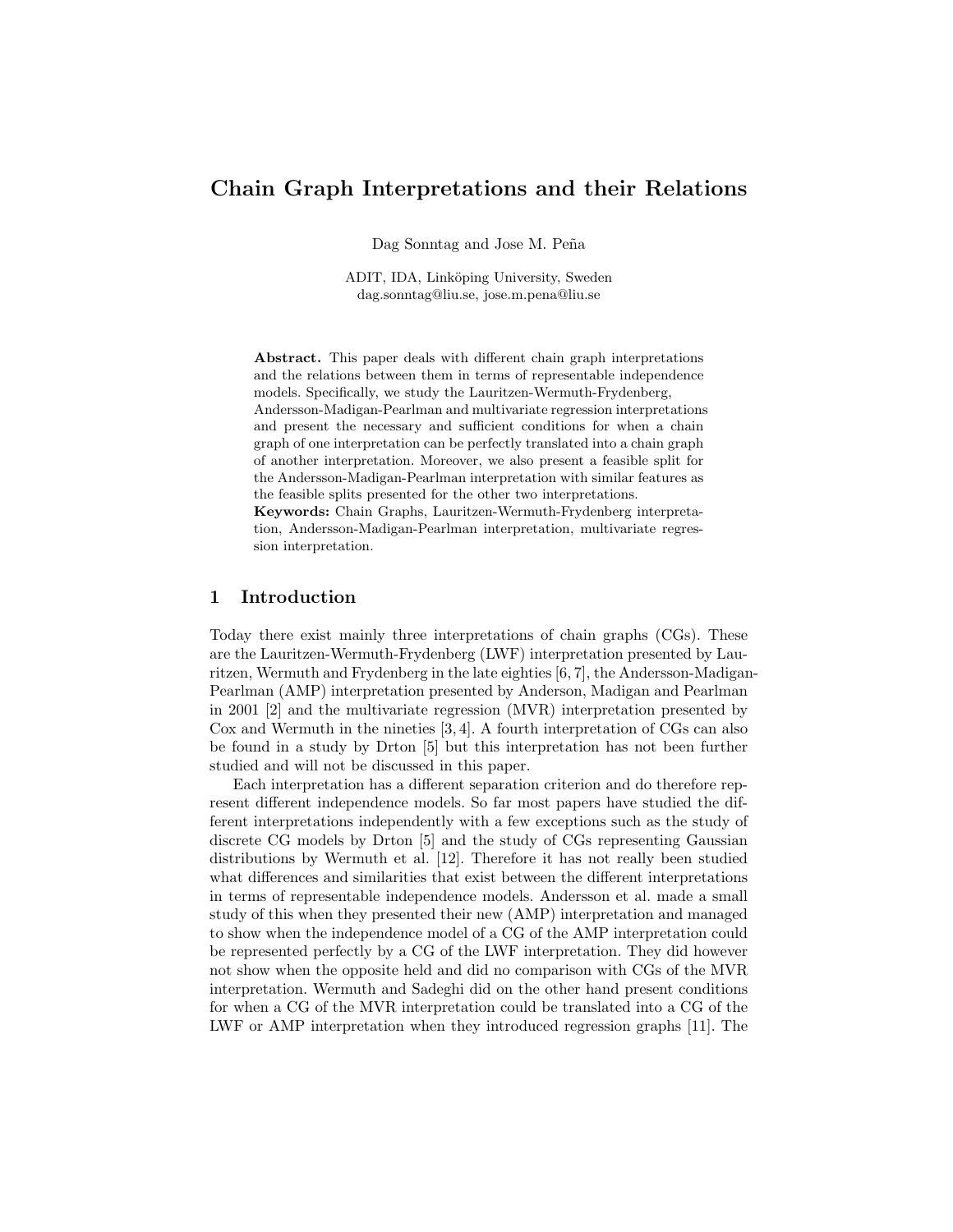conditions were however only necessary and sufficient if the two CGs contained the same connectivity components and not the more general case where the CGs could take any form.

In this paper we hope to fill this gap and hence the main contribution of this paper is a table where we show the necessary and sufficient conditions for when a CG of one interpretation can be perfectly translated into a CG of another interpretation. First we do however define a feasible split for the AMP interpretation, with similar features as the feasible splits shown for the LWF [10] and MVR [9] interpretation, that are used in these conditions. Hence this is our second contribution. Finally we also show that there for all three CG interpretations exists a minimal set of non-directed edges for each Markov equivalence class and that the CG containing these, and only these, non-directed edges can be reached through repeated feasible splits from any member of the class.

The remainder of the article is organized as follows. In the next section we present the notation we will use throughout the article. This is followed by the definitions of the feasible splits for each interpretation as well as the proof that the feasible split for CGs of the AMP interpretation is sound. In section 4 we start by presenting the conditions of when a CG of one interpretation can be perfectly represented by a CG of another interpretation. This is then followed by the proofs that these conditions are sound.

# 2 Notation

All graphs are defined over a finite set of variables  $V$ . If a graph  $G$  contains an edge between two nodes  $V_1$  and  $V_2$ , we denote with  $V_1 \rightarrow V_2$  a *directed edge*, with  $V_1 \leftrightarrow V_2$  a bidirected edge and with  $V_1 - V_2$  an undirected edge. By  $V_1 \leftrightarrow V_2$  we mean that either  $V_1 \rightarrow V_2$  or  $V_1 \leftrightarrow V_2$  is in G. By  $V_1 \rightarrow V_2$  we mean that either  $V_1 \rightarrow V_2$  or  $V_1 - V_2$  is in G. By  $V_1 \sim V_2$  we mean that there exists an edge between  $V_1$  and  $V_2$  in G while we with  $V_1 \cdots V_2$  mean that there might or might not exist an edge between  $V_1$  and  $V_2$ . By a non-directed edge we mean either a bidirected edge or an undirected edge. A set of nodes is said to be complete if there exist edges between all pairs of nodes in the set.

The parents of a set of nodes X of G is the set  $pa_G(X) = \{V_1 | V_1 \rightarrow V_2 \text{ is in }$ G,  $V_1 \notin X$  and  $V_2 \in X$ . The *children* of X is the set  $ch_G(X) = \{V_1 | V_2 \rightarrow V_1 \text{ is in } X\}$ G,  $V_1 \notin X$  and  $V_2 \in X$ . The spouses of X is the set  $sp_G(X) = \{V_1 | V_1 \leftrightarrow V_2 \text{ is in } \mathbb{R}\}$ G,  $V_1 \notin X$  and  $V_2 \in X$ . The neighbours of X is the set  $nb_G(X) = \{V_1 | V_1 - V_2 \}$  is in G,  $V_1 \notin X$  and  $V_2 \in X$ . The *boundary* of X is the set  $bd_G(X) = pa_G(X) \cup$  $nb_G(X) \cup sp_G(X)$ . The *adjacents* of X is the set  $ad_G(X) = \{V_1 | V_1 \rightarrow V_2, V_1 \leftarrow V_2, V_2 \rightarrow V_1 \}$  $V_1 \leftrightarrow V_2$  or  $V_1 - V_2$  is in  $G, V_1 \notin X$  and  $V_2 \in X$ .

A route from a node  $V_1$  to a node  $V_n$  in G is a sequence of nodes  $V_1, \ldots, V_n$ such that  $V_i \in ad_G(V_{i+1})$  for all  $1 \leq i \leq n$ . A path is a route containing only distinct nodes. The length of a path is the number of edges in the path. A path is called a cycle if  $V_n = V_1$ . A path is descending if  $V_i \in pa_G(V_{i+1}) \cup sp_G(V_{i+1}) \cup nb_G(V_{i+1})$ for all  $1 \leq i \leq n$ . A path  $\pi = V_1, \ldots, V_n$  is minimal if there exists no other path  $\pi_2$ between  $V_1$  and  $V_n$  st  $\pi_2 \subset \pi$  holds. The *descendants* of a set of nodes X of G is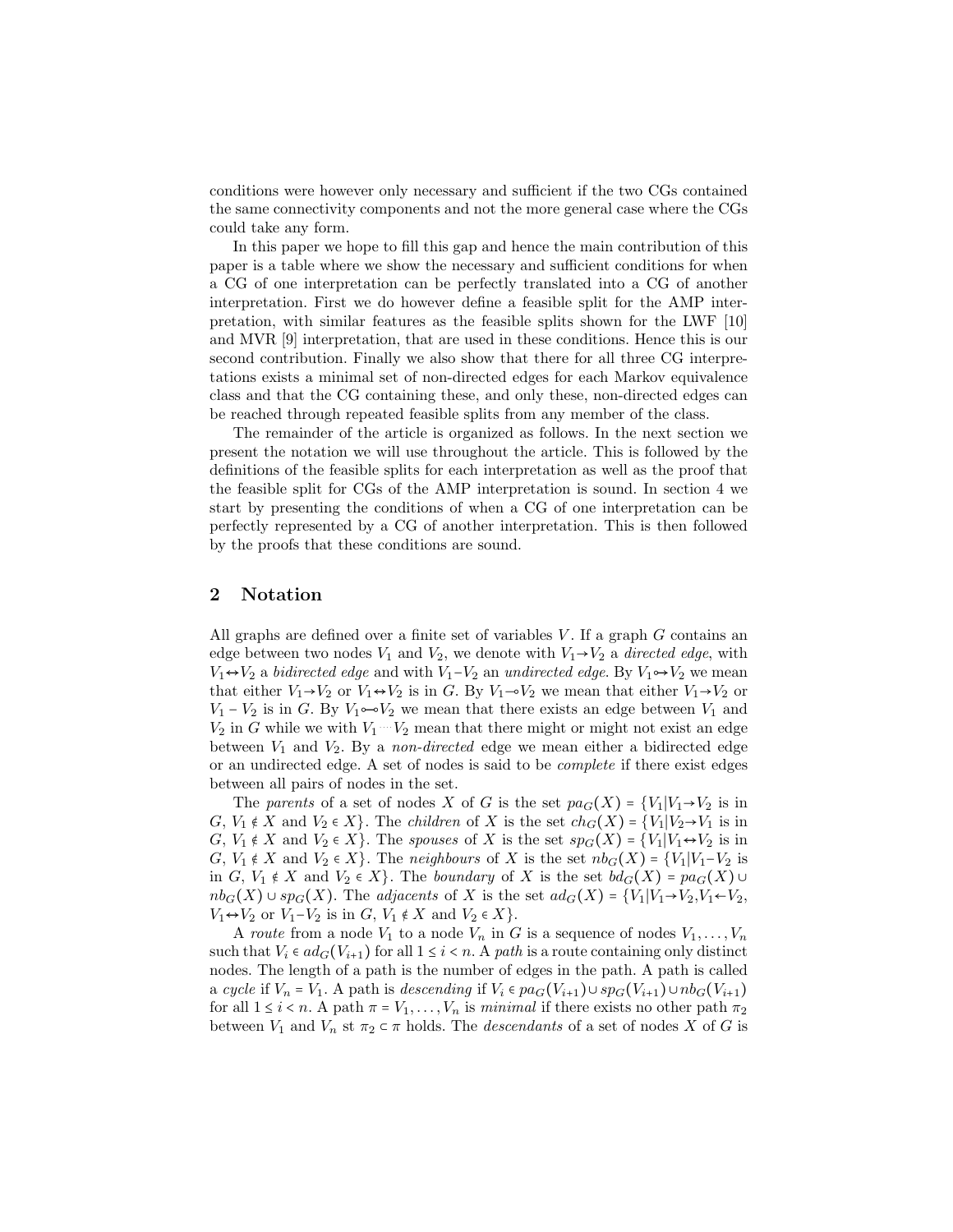the set  $de_G(X) = \{V_n |$  there is a descending path from  $V_1$  to  $V_n$  in  $G, V_1 \in X$  and  $V_n \notin X$ . A path is strictly descending if  $V_i \in pa_G(V_{i+1})$  for all  $1 \leq i < n$ . The strict descendants of a set of nodes X of G is the set  $sdeg(X) = \{V_n |$  there is a strict descending path from  $V_1$  to  $V_n$  in  $G, V_1 \in X$  and  $V_n \notin X$ . The ancestors (resp. strict ancestors) of X is the set  $an_G(X) = \{V_1 | V_n \in de_G(V_1), V_1 \notin X, V_n \in X\}$ (resp.  $s a n_G(X) = {V_1 | V_n \in \mathit{sdeg}(V_1), V_1 \notin X, V_n \in X}$ ). A cycle is called a semidirected cycle if it is descending and  $V_i \rightarrow V_{i+1}$  is in G for some  $1 \leq i \leq n$ . A CG under the Lauritzen-Wermuth-Frydenberg (LWF) interpretation, denoted LWF CG, contains only directed and undirected edges but no semi-directed cycles. Likewise a CG under the Andersson-Madigan-Perlman (AMP) interpretation, denoted AMP CG, is a graph containing only directed and undirected edges but no semi-directed cycles. A CG under the multivariate regression (MVR) interpretation, denoted MVR CG, is a graph containing only directed and bidirected edges but no semi-directed cycles. A connectivity component C of a LWF CG or an AMP CG (resp. MVR CG) is a maximal (wrt set inclusion) set of nodes such that there exists a path between every pair of nodes in C containing only undirected edges (resp. bidirected edges). We denote the set of all connectivity components in a CG G by  $cc(G)$  and the component to which a set of nodes X belong in G by  $co_G(X)$ . A subgraph of G is a subset of nodes and edges in G. A subgraph of G induced by a set of its nodes  $X$  is the graph over  $X$  that has all and only the edges in G whose both ends are in  $X$ . A *bidirected flag* is an induced subgraph of the form  $X \leftrightarrow Y \leftrightarrow Z$  in a MVR CG. With the moral closure graph of a component C in a LWF CG G, denoted  $(G_{cl(C)})^m$ , we mean the subgraph of G induced by  $C \cup pa_G(C)$  where every edge have been made undirected and every pair of nodes in  $pa_G(C)$  have been made adjacent with undirected edges.

Let  $X, Y$  and  $Z$  denote three disjoint subsets of  $V$ . We say that  $X$  separated from Y given Z denoted as  $X\perp_G Y|Z$  if the following criteria is met: If G is a LWF CG then  $X$  and  $Y$  are separated given  $Z$  iff there exists no route between X and Y such that every node in a non-collider section on the route is not in Z and some node in every collider section on the route is in Z. A section of a route is a maximal (wrt set inclusion) non-empty set of nodes  $B_1...B_n$  such that the route contains the subpath  $B_1-B_2-...-B_n$ . It is called a *collider section* if  $B_1 \ldots B_n$  together with the two neighbouring nodes in the route, A and C, form the subpath  $A\rightarrow B_1-B_2-\ldots-B_n\leftarrow C$ . For any other configuration the section is a non-collider section. If  $G$  is an AMP CG then  $X$  and  $Y$  is separated given  $Z$ iff there exists no S-open path between  $X$  and  $Y$ . A path is said to be S-open iff every non-head-no-tail node on the path is not in Z and every head-no-tail node on the path is in Z or  $san_G(Z)$ . A node B is said to be a head-no-tail in an AMP CG  $G$  between two nodes  $A$  and  $C$  on a path if one of the following configurations exists in  $G: A \rightarrow B \leftarrow C$ ,  $A \rightarrow B \leftarrow C$  or  $A-B \leftarrow C$ . Moreover G is also said to contain a triplex  $({A, C}, B)$  iff one such configuration exists in G and A and C are not adjacent in G. For any other configuration the node  $B$  is a non-collider. If G is a MVR CG then X and Y are separated given Z iff there exists no d-connecting path between  $X$  and  $Y$ . A path is said to be *d-connecting* iff every non-collider on the path is not in  $Z$  and every collider on the path is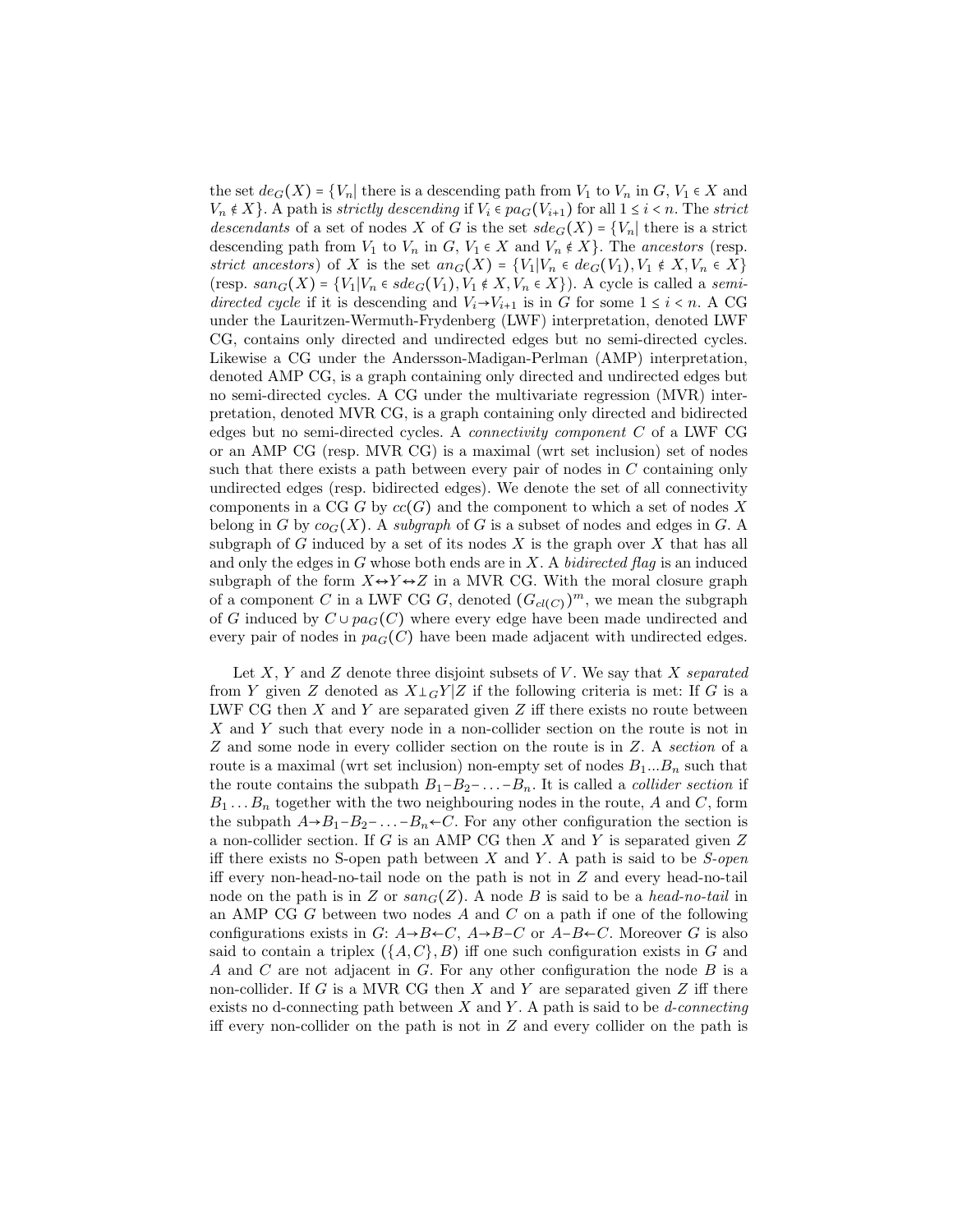in Z or  $san_G(Z)$ . A node B is said to be a *collider* in a MVR CG G between two nodes A and C on a path if one of the following configurations exists in G:  $A\rightarrow B\leftarrow C$ ,  $A\rightarrow B\leftarrow C$ ,  $A\leftrightarrow B\leftarrow C$  or  $A\leftrightarrow B\leftrightarrow C$ . For any other configuration the node  $B$  is a non-collider.

The *independence model M* induced by a graph  $G$ , denoted as  $I(G)$  or  $I_{PGM-class}(G)$ , is the set of separation statements  $X\bot GY|Z$  that hold in G according to the interpretation to which G belongs or the subscripted PGM-class. We say that two graphs  $G$  and  $H$  are Markov equivalent (under the same interpretation) or that they are in the same Markov equivalence class iff  $I(G) = I(H)$ .

# 3 Feasible Splits

For the LWF and MVR interpretation, operations for altering a CG structure without changing its Markov equivalence class have been presented [9, 10]. One such operation is called feasible split and is in this article used to prove certain theorems. Hence we repeat the definitions here. Moreover, we also present the corresponding operation, called feasible split for AMP CGs, for the AMP CG interpretation and prove that it is sound. Note that this is not the inverse operation to a legal merging presented in the deflagging procedure for AMP CGs by Roverto and Studen´y [8]. Their operation was applied to so called strong equivalence classes, not the more general Markov equivalence classes used here.

Definition 1. Feasible split for LWF CGs [10]

A connectivity component  $C$  of  $CG$   $G$  under the LWF interpretation can be feasibly split into two disjoint sets U and L st  $U \cup L = C$  by replacing every undirected edge between U and L with a directed edge orientated towards L iff: 1.  $\forall A \in ne_G(L) \cap U$ ,  $pa_G(L) \subseteq pa_G(A)$ 2.  $ne_G(L) \cap U$  is complete

## Definition 2. Feasible split for AMP CGs

A connectivity component  $C$  of  $CG$   $G$  under the AMP interpretation can be feasibly split into two disjoint sets U and L st  $U \cup L = C$  by replacing every undirected edge between U and L with a directed edge orientated towards L iff: 1.  $\forall A \in ne_G(L) \cap U, L \subseteq ne_G(A)$ 2.  $ne_G(L) \cap U$  is complete 3.  $\forall B \in L$ ,  $pa_G(ne_G(L) \cap U) \subseteq pa_G(B)$ 

## Definition 3. Feasible split for MVR CGs [9]

A connectivity component C of CG G under the MVR interpretation can be feasible split into two disjoint sets U and L st  $U \cup L = C$  by replacing every bidirected edge between U and L with a directed edge orientated towards L iff: 1. ∀A  $\in sp_G(U) \cap L$ ,  $U \subseteq sp_G(A)$  holds 2.  $\forall A \in sp_G(U) \cap L$ ,  $pa_G(U) \subseteq pa_G(A)$  holds

3. ∀B  $\in sp_G(L) \cap U$ ,  $sp_G(B) \cap L$  is a complete set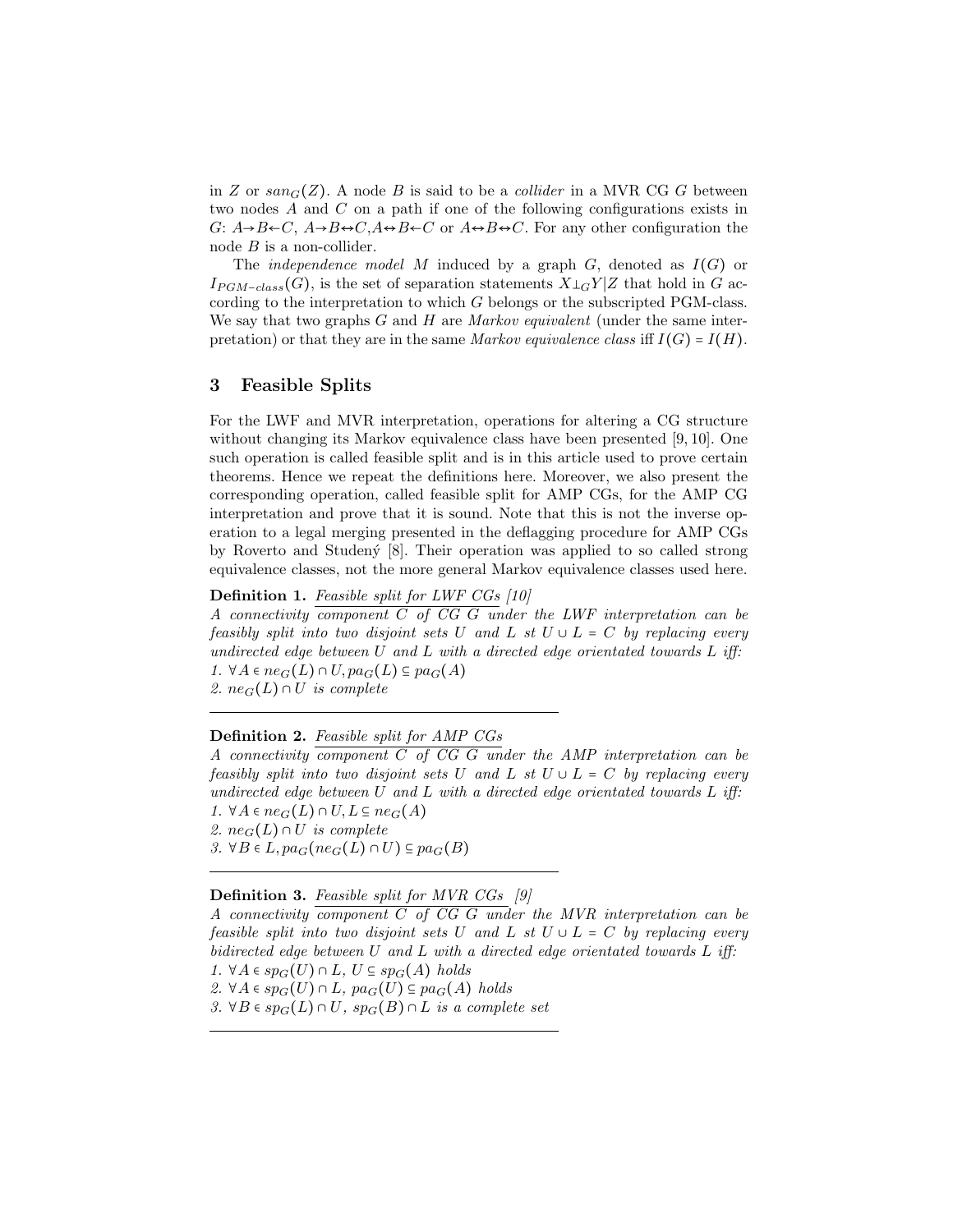#### Definition 4. Maximally orientated CG

A CG G (under any interpretation) is maximally orientated iff no feasible splits can be performed on G.

Lemma 1. A CG G of the AMP interpretation is in the same Markov equivalence class before and after a feasible split.

*Proof.* Assume the contrary. Let  $G$  be a CG under the AMP interpretations and  $G'$  a graph st  $G'$  is  $G$  with a feasible split performed upon it.  $G$  and  $G'$ are in different Markov equivalence classes or G′ is not a CG under the AMP interpretation iff  $(1)$  G and G' does not have the same adjacencies,  $(2)$  G and  $G'$  does not have the same triplexes or (3)  $G'$  contains semi-directed cycles.

First it is clear that  $G$  and  $G'$  contains the same adjacencies since a feasible split does not change the adjacencies of any node in  $G$ . Secondly let us assume  $G$  and  $G'$  does not have the same triplexes. First let us assume that  $G'$  contains a triplex  $({X, Y}, Z$  that does not exist in G. It is clear that such a triplex can only occur if  $Z \in L$  since the only difference between G and G' is that G' contains some directed edges orientated towards L where G contains undirected edges. It is clear that if the triplex is a flag then the one of the node  $X$  or  $Y$ , let's say  $X$ , must be in  $U$  and the other one, let's say  $Y$ , must be in  $L$ . However, according to condition  $1 Y$  must be adjacent to  $X$  which causes a contradiction. If the triplex is not a flag both X and Y must be in U. They also have to be in  $ne_G(L)$ , which, together with condition 2, contradicts that they are not adjacent. Hence we have a contradiction for that  $G'$  contains a triplex that does not exist in  $G$ .

Secondly assume G contains a triplex  $(\{X,Y\},\mathbb{Z})$  that does not exist in  $G'$ . It is clear that this new triplex cannot be over a node in L since these nodes only have edges orientated towards them. Instead assume  $Z \in U$ . This gives that one of the nodes X or Y, let's say X, must be a parent of Z and the other, let's say Y, must be in L. This does however contradict condition 3, since every parent of  $Z$  also must be a parent of  $Y$ , and hence  $X$  and  $Y$  must be adjacent. This gives us a contradiction.

Finally assume  $G'$  contain a semi-directed cycle. This means there exists two nodes X and Y st  $X \in pa_{G'}(Y)$  but  $X \in de_{G'}(Y) \cup co_{G'}(Y)$ . It is clear that  $\forall A \in V \text{ deg}(A) \subseteq \text{deg}(A)$  and  $\text{co}_{G'}(A) \subseteq \text{co}_G(A)$  hold. Hence we must have that  $X \in deg(Y) \cup co_G(Y)$  also hold which, together with  $\forall B \in V \setminus L$  $pa_{G'}(B) = pa_G(B)$ , means that Y is in L and since  $\forall D \in L$   $pa_{G'}(D) = pa_G(D) \cup U$ holds X must be in U. However, at the same time  $co_{G'}(Y) = co_{G}Y \setminus U$  and  $de_{G'}(Y) \subseteq de_GY$  must hold and hence we have a contradiction.

A maximally orientated CG can be obtained from any member of its Markov equivalence class by performing feasible splits until no more feasible splits can be performed.

Theorem 1. A CG (under any interpretation) has the minimal set of nondirected edges for its Markov equivalence class if no feasible split is possible.

The following theorem shows that there may exist several maximally orientated CGs in a given Markov equivalence class but all of them share the same non-directed edges.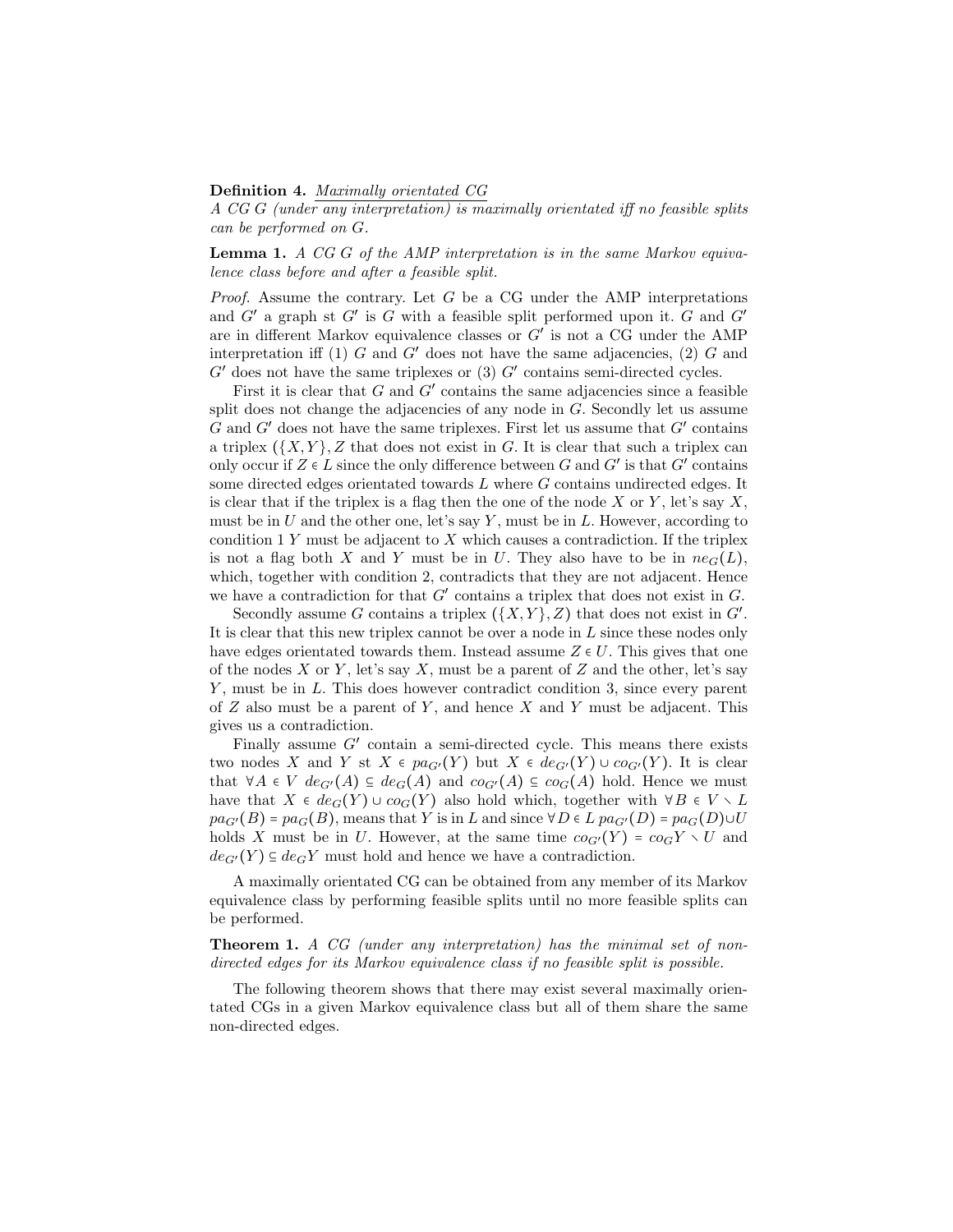Theorem 2. For any Markov equivalence class of CGs (under any interpretation), there exists a unique minimal (wrt inclusion) set of non-directed edges that is shared by all members of the class.

The proofs of the Theorem 1 and 2 for the MVR interpretation can be found in the article by Sonntag and Peña [9]. These proofs can easily be adapted for the LWF and AMP interpretations.

## 4 Translations between Interpretations

In this section the main result of this paper is presented, namely what the conditions are for a CG of one interpretation to be possible to translate into a CG of another interpretation. With translate we mean that the induced independence model of a CG of one interpretation can be represented perfectly by a CG of another interpretation. A summary of these results is presented in Table 1.

|            | LWF                                                 | A MP                                | <b>MVR</b>                                                           |
|------------|-----------------------------------------------------|-------------------------------------|----------------------------------------------------------------------|
| <b>LWF</b> |                                                     | Unidentified                        | $(G_{cl(K)})^m$ is chordal for<br>all $K \in cc(G)$ .                |
| AMP        | $G$ contains no $k$ -biflag<br>where $k \geq 2$ [2] |                                     | $G'$ does not contain any<br>induced subgraph of the<br>form $X-Y-Z$ |
| <b>MVR</b> | $G'$ contains no<br>bidirected edge                 | $G'$ contains no<br>bidirected flag |                                                                      |

Table 1: Given a CG G of the interpretation denoted in the row, and a maximally oriented CG  $G'$  in the Markov equivalence class of  $G$ , there exists a CG  $H$  of the interpretation denoted in the column st  $G$  and  $H$  are Markov equivalent iff the condition in the intersecting cell is fulfilled.

From the table two things can be noted. First that the conditions given in the table may include a maximally oriented CG G′ in the same equivalence class as G. This is done for several reasons. First, such a graph is easy and computationally simple to find. Secondly, this allows the proofs to be based on the idea that no feasible split is possible for the interpretation in mind. Third and last, the search space of CGs is smaller and more assumptions can be made on the CG. This in turn allows for more efficient algorithms when calculating if the condition holds for some CG. The second note that can be made is that there still does not exist any necessary and sufficient condition for when a perfect translation of a LWF CG  $G$  into an AMP CG  $H$  is possible. Andersson et al. gave a necessary condition but also showed that this condition was not sufficient [2]. We have managed to prove the necessity of more elaborate conditions but still been unable to prove sufficiency for these. Hence this condition is left for future work.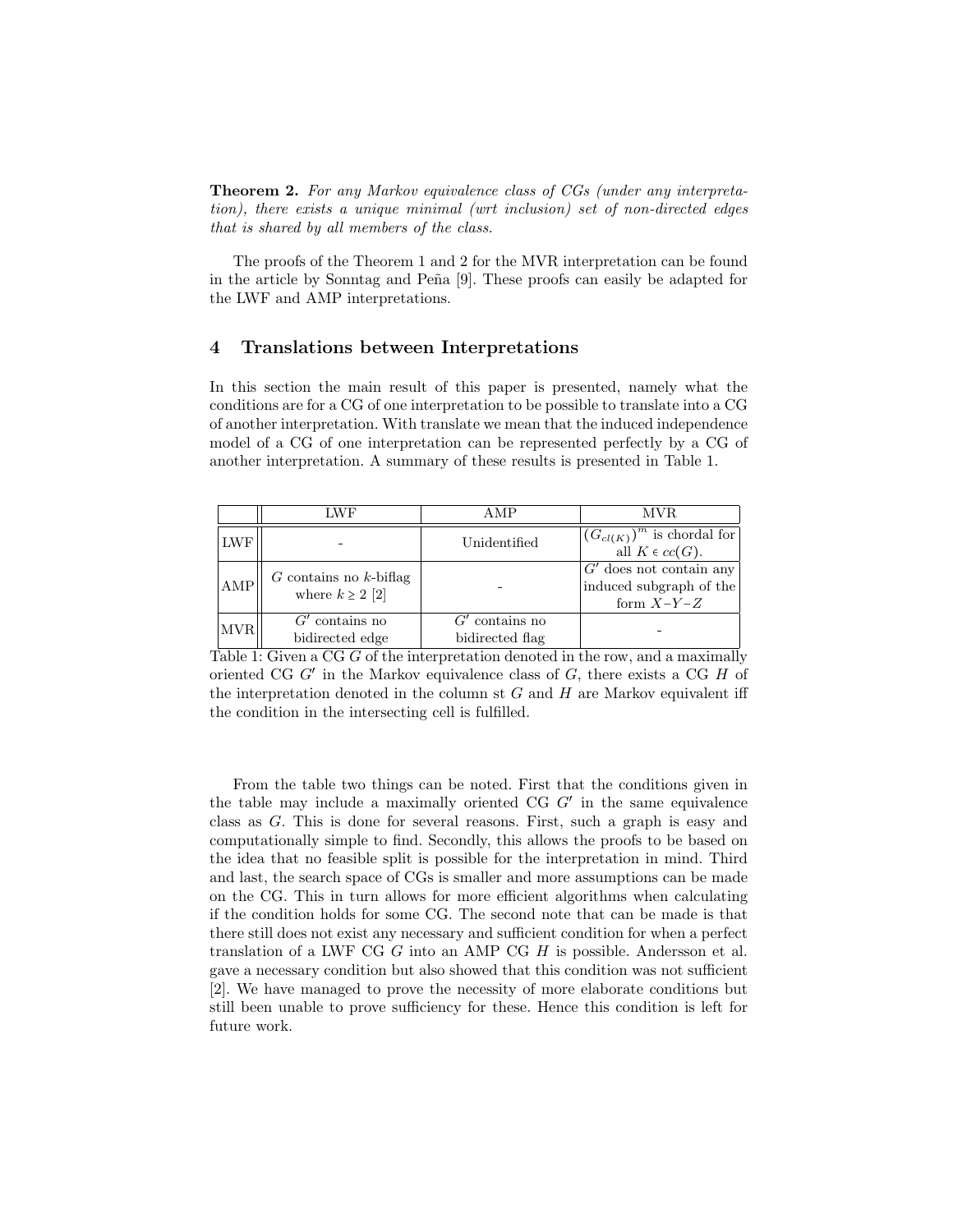The rest of this section contains the theorems stating the conditions shown in Table 1 together with their proofs.

#### 4.1 Translation of MVR CGs to AMP CGs

Theorem 3. Given a MVR CG G, and a maximally oriented MVR CG G' in the Markov equivalence class of G, there exists an AMP CG H st  $I_{MVR}(G)$  =  $I_{AMP}(H)$  iff  $G'$  contains no bidirected flag.

Proof. Sufficiency follows from from Lemmas 4 and 5 and necessity follows from Lemma 2.

Lemma 2. A MVR CG G and an AMP CG H with the same structure, except that every bidirected edge in  $G$  is replaced by a undirected edge in  $H$  and where G contains no bidirected flag, represent the same independence model.

Proof. Assume to contrary that there exists two CGs, G under the MVR interpretation and  $H$  under the AMP interpretation, st  $G$  does not contain any bidirected flag, i.e induced subgraph of the form  $X \leftrightarrow Y \leftrightarrow Z$ , G and H contain the same directed edges, and for every bidirected edge in G H has an undirected edge instead (and only contains those undirected edges) but  $I_{MVR}(G) \neq I_{AMP}(H)$ . Clearly we must have  $V_G = V_H$  and that  $adj_G(X) = adj_H(X), pa_G(X) = pa_H(X)$ and  $co_G(X) = co_H(X)$  holds for all  $X \in V_G$ . Given the definition of strict descendants  $san_G(X) = san_H(X)$  must also hold. Moreover note that H cannot contain any induced subgraph of the form  $X-Y-Z$ . Finally note that both  $G$ and  $H$  contains the same paths between  $X$  and  $Y$ .

For  $I(G) \neq I(H)$  to hold there has to exist a path  $\pi$  in G (resp. H) that is d-connecting (resp. S-open) st there exist no path in  $H$  (resp.  $G$ ) that is S-open (resp. d-connecting). Let  $\pi$  be a minimal d-connecting (resp. S-open) path in G (resp. H). Note that  $\pi$  cannot contain any contain any subpath of the form  $V_1 \leftrightarrow V_2 \leftrightarrow V_3$  (resp.  $V_1 - V_2 - V_3$ ) since the edge  $V_1 \leftrightarrow V_3$  (resp.  $V_1 - V_3$ ) must exist in  $G$  (resp.  $H$ ) or  $G$  contains a bidirected flag or semi-directed cycle. This in turn would mean that  $\pi$  is not minimal since the path  $\pi \setminus V_2$  also must be dconnecting and shorter than  $\pi$ . For  $\pi$  to be both d-connecting and S-open for any set of nodes Z it must contain the same colliders and head-no-tail nodes. A node  $W \in \pi$  is a collider if it is part of the following configurations of edges in  $\pi$  (1)  $\rightarrow W \leftarrow$ , (2)  $\rightarrow W \leftarrow$ , (3)  $\rightarrow W \leftrightarrow$  and (4)  $\rightarrow W \leftrightarrow$ . Clearly the fourth case cannot occur. Case 1-3 would be translated into (1)  $\rightarrow W \leftarrow$ , (2)  $-W \leftarrow$ , (3) $\rightarrow W$ in H which are all (and the only) head-no-tail configurations. Hence  $\pi$  must be d-connecting in G iff  $\pi$  is S-open in H which contradicts the assumption.

**Lemma 3.** If a maximally oriented  $CGG$  of the MVR interpretation contains a bidirected flag  $X \leftrightarrow Y \leftrightarrow Z$  then G also contains an induced subgraph of the form shown in (1) Figure 1a or (2) 1b or (3)  $P \rightarrow Q \rightarrow Y \rightarrow Z$  or (4)  $P \rightarrow Q \rightarrow W \rightarrow Z$  st  $bd_G(Q) \subseteq bd_G(Y) \cup Y$  and  $Y \in sp_G(Q)$  hold.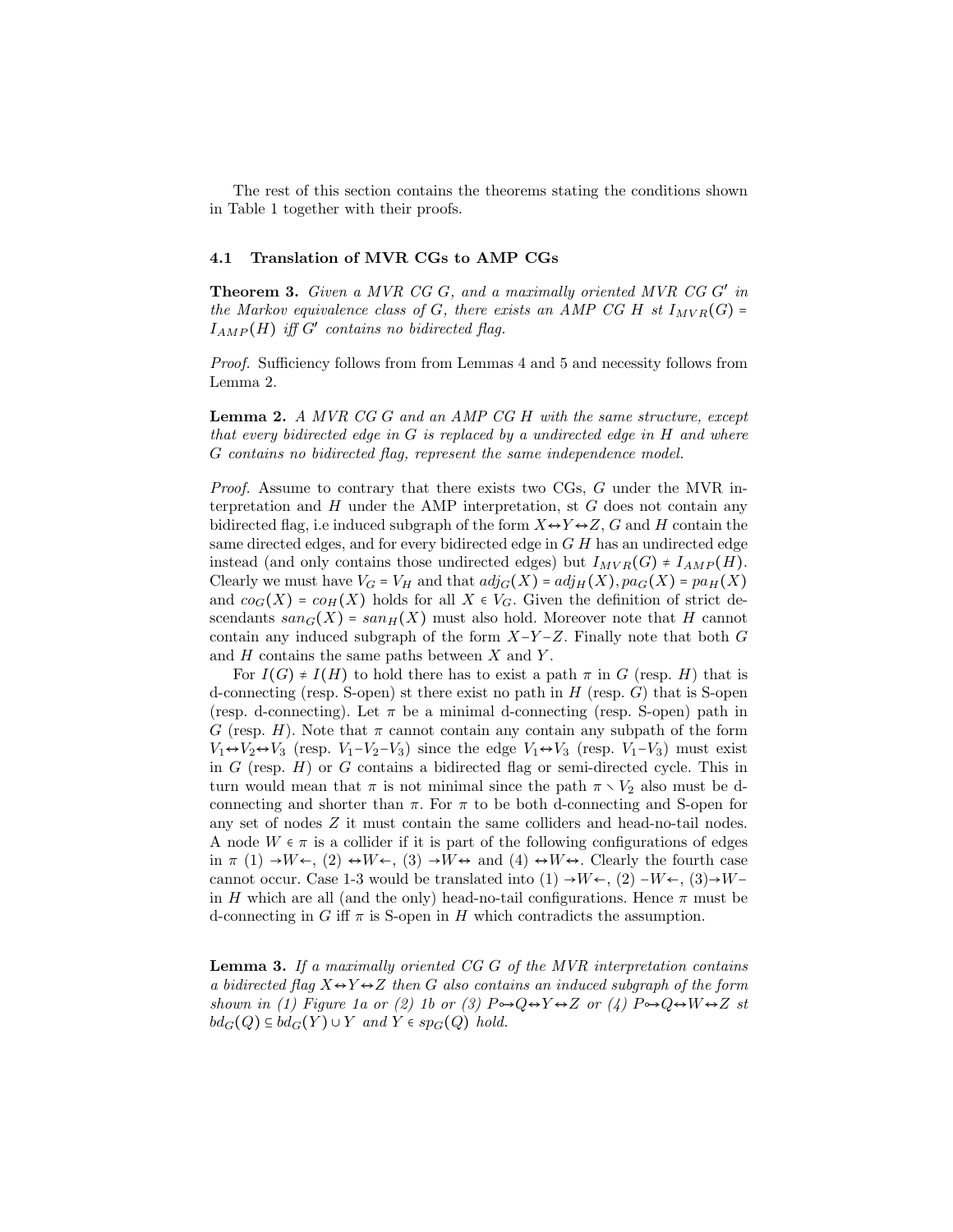*Proof.* Assume the contrary, that no such induced subgraph exists in  $G$  even though  $G$  contains a bidirected flag and  $G$  is maximally orientated. Let  $C$  be the component of which  $X, Y$  and Z belongs. Let A be the set of nodes  $A_k$  st  $A_k \in sp_G(Y)$  but  $A_k \notin sp_G(Z)$ . We know that X fulfills these criteria and hence  $|A|$  ≥ 1.

First note that if there exists a node  $A_k \in A$  st  $bd_G(A_k) \notin bd_G(Y) \cup Y$ then there exists an induced subgraph  $P \rightarrow A_k \rightarrow Y \rightarrow Z \cdots P$  in G for some node  $P \in bd_G(A_k) \setminus bd_G(Y) \setminus Y$ . Hence we have a contradiction since G either contains an induced subgraph of the form shown in Figure 1b ( $P \in bd_G(Z)$ ) or of the form  $P \rightarrow Q \rightarrow Y \rightarrow Z$  ( $P \notin bd_G(Z)$ ). Therefore we must have that  $bd_G(A_k) \subseteq Y \cup bd_G(Y)$ holds for all  $A_k \in A$ , i.e. that  $bd_G(A) \subseteq Y \cup bd_G(Y)$  holds.

Secondly note that we can let  $B$  be a subset of  $A$  st  $B$  consists of the nodes in one connected subgraph in the subgraph of  $G$  induced by  $A$  (any connected subgraph will do). Let D be the set of nodes st  $D = sp_G(Y) \cap sp_G(Z) \cap sp_G(B)$ . With these sets we know that the spouses of Y can be either adjacent of  $Z$  or not, hence  $sp_G(Y) = D \cup A$  must hold. This in turn gives that  $sp_G(A) = D \cup Y$ and  $bd_G(A) \subseteq D \cup Y \cup pa_G(Y)$  since  $\forall A_k \in A$   $bd_G(A_k) \subseteq Y \cup bd_G(Y)$  holds. Moreover  $sp_G(B) = D \cup Y$  and  $bd_G(B) \subseteq D \cup Y \cup pa_G(Y)$  must also hold. Hence, if D is empty then  $sp_G(B) = \{Y\}$  and  $bd_G(B) \subseteq Y \cup pa_G(Y)$  must hold. This does however lead to a contradiction because a split then is possible st  $U$  consists of B and L consists of  $C \setminus U$ . Hence there has to exists at least one node in D.

Thirdly note that  $D \cup Y$  must be complete or the induced subpath  $B_k \leftrightarrow DY_i$  $\leftrightarrow Z \leftrightarrow DY_i \leftrightarrow B_1 \leftrightarrow \ldots \leftrightarrow B_l \leftrightarrow B_k$ ,  $l \geq 0$ , exists in G for some nodes  $B_k, B_1, \ldots, B_l \in B_l$ and  $DY_i, DY_j \in D \cup Y$ . This means that G contains an induced subgraph of the form shown in either Figure 1a  $(l > 0)$  or 1b  $(l = 0)$ .

Fourth and finally note that there must exist a node P st  $P \in bd_G(B) \cup B$  but  $P \notin bd_G(D_i)$  for some  $D_i \in D \cup Y$  or a split is feasible where U consists of B and L consists of  $C\setminus U$ . Note that  $D_j \neq Y$  must hold since  $bd_G(B)\cup B \subseteq bd_G(Y)\cup Y$ . This means that there must exist 2 nodes  $B_i, D_j$  st  $P \in bd_G(B_i)$ ,  $P \notin bd_G(D_j)$ ,  $B_i \in B$ ,  $B_i \in sp(D_j)$  and  $D_j \in D$  st the induced subgraph  $P \rightarrow B_i \rightarrow D_j \rightarrow Z^{n}P$  exist in  $G$ . This is a contradiction either because  $G$  contains an induced subgraph of the form shown in Figure 1b ( $P \in bd_G(Z)$ ) or  $P \rightarrow B_i \rightarrow D_j \rightarrow Z$  ( $P \notin bd_G(Z)$ ) where  $bd_G(B_i) \subseteq bd_G(Y) \cup Y$  and  $Y \in sp_G(B_i)$  holds.



Fig. 1: MVR subgraph forms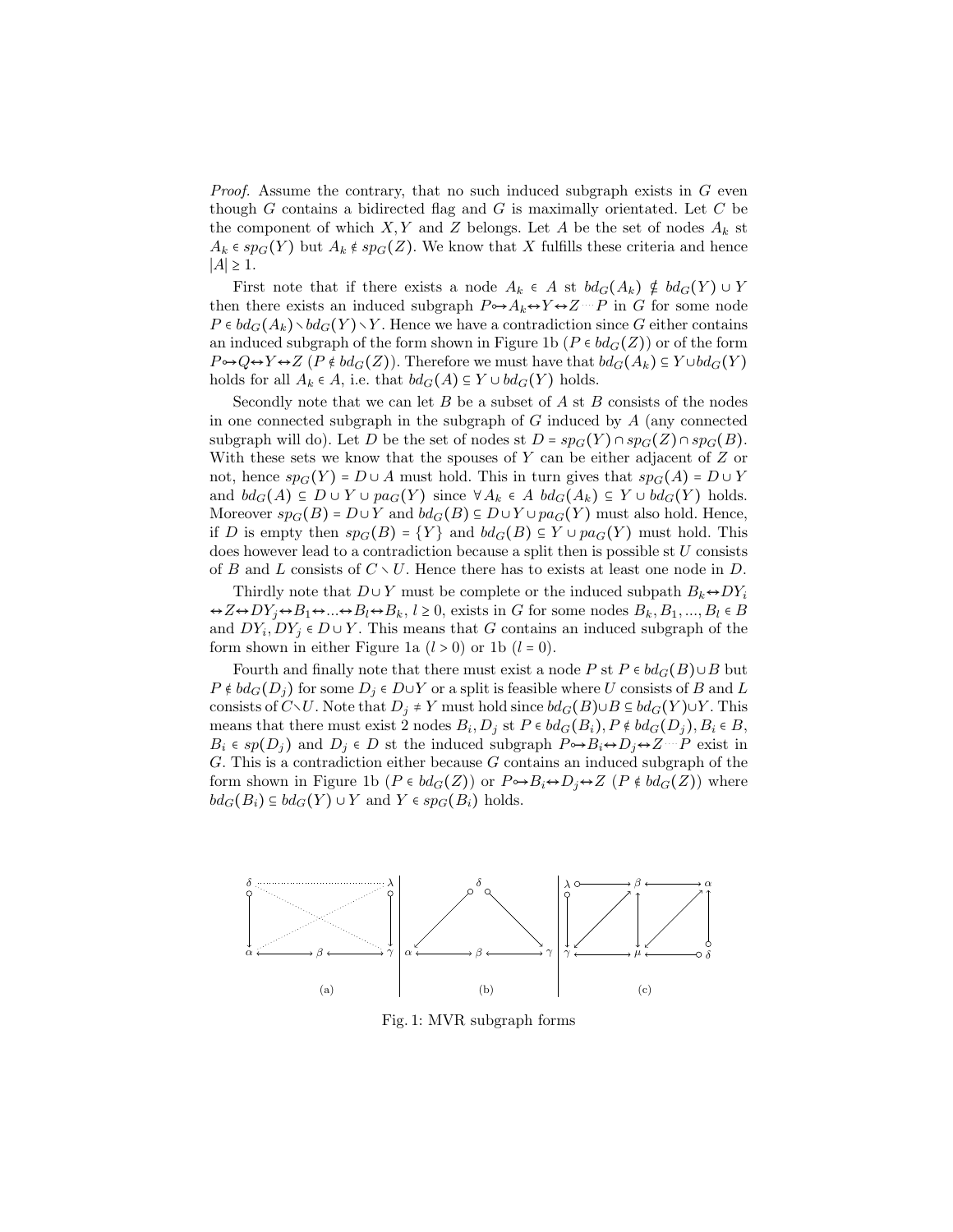**Lemma 4.** If a maximally oriented  $CGG$  of the MVR interpretation contains a bidirected flag then G at least one of the induced subgraphs shown in Figure 1 exists in G.

*Proof.* Assume the contrary, that no such induced subgraph exists in  $G$  even though G contains a bidirected flag and G is maximally orientated. Since  $G$  contains a bidirected flag we do with Lemma 3 get that G must contain an induced subgraph  $X \leftrightarrow Y \leftrightarrow Z \leftrightarrow W$  or a contradiction directly follows. If we now apply Lemma 3 to  $X \leftrightarrow Y \leftrightarrow Z$  we get that, since for G to contain any induced subgraph of the form shown in Figure 1a or 1b is a contradiction, there exist a set of nodes (that can be renamed to)  $c_1, c_2, c_3$  st the induced subgraph  $c_1 \rightarrow c_2 \rightarrow c_3 \rightarrow Z$ exists in G and  $c_3 = Y$  holds or  $bd_G(c_2) \subseteq bd_G(Y) \cup Y$  and  $Y \in sp_G(c_2)$  hold. If  $c_3 = Y$ , G must contain the subgraph  $c_1 \rightarrow c_2 \leftrightarrow Y \leftrightarrow Z \leftarrow W$  where  $c_1 \notin adj_G(Y)$ and  $W \notin adj_G(Y)$  must hold and  $c_1 = W$  might hold. Clearly this subgraph takes the form of either Figure 1a  $(c_1 \neq W)$  or 1b  $(c_1 = W)$  which is a contradiction. Hence  $c_3 \neq Y$ ,  $bd_G(c_2) \subseteq bd_G(Y) \cup Y$  and  $Y \in sp_G(c_2)$  must hold.

Since  $W \notin adj_G(Y)$  holds and  $bd_G(c_2) \subseteq bd_G(Y) \cup Y$  it is clear that  $c_1, c_3 \in$  $bd_G(Y)$  must hold. Hence  $W \neq c_2$  holds since  $W \notin adj_G(Y) \cup Y$ . This in turn means that  $W \notin bd_G(c_2)$  holds since  $bd_G(c_2) \subseteq bd_G(Y) \cup Y$  and  $W \notin bd_G(Y) \cup Y$ . Finally we can see that  $W \in bd_G(c_3)$  holds or the induced subgraph  $c_1 \rightarrow c_2 \rightarrow c_3 \rightarrow Z$  $\leftarrow W$  takes the form shown in Figure 1a  $(c_1 \neq W)$  or 1b  $(c_1 = W)$ . However, if  $W \in bd_G(c_3)$  holds G contains an induced subgraph of the form shown in Figure 1c (where  $\delta$  = W,  $\lambda$  =  $c_1$ ,  $\mu$  =  $c_3$ ,  $\gamma$  =  $c_2$ ,  $\beta$  = Y and  $\alpha$  = Z) and we have a a contradiction.

Lemma 5. The independence model of a CG G of the MVR interpretation which contains an induced subgraph of one of the forms shown in Figure 1 cannot be perfectly represented as a CG H of the AMP interpretation.

Proof. Assume the contrary, that there exists a CG H under the AMP interpretation that can represent these independence models.

First assume that the independence model of the graph shown in Figure 1a can be represented in a CG  $H$  of the AMP interpretation. It is clear that  $H$  must have the same skeleton, or clearly some separations or non-separations that hold in  $G$  would not hold in  $H$ . The following independence statements holds in  $G$ :  $\delta\bot_G\beta|pa_G(\beta), \alpha\bot_G\gamma|pa_G(\alpha)$  and  $\beta\bot_G\lambda|pa_G(\beta). \delta\bot_G\beta|pa_G(\beta)$  gives us that a triplex  $({\delta, \beta}, \alpha)$  must exist in H, since  $\alpha \notin pa_G(\beta)$  i.e. that (1)  $\delta \rightarrow \alpha-\beta$ , (2)  $\delta$ - $\alpha$ ←β or (3)  $\delta$ → $\alpha$ ←β exists in H.  $\alpha$ <sub>LG</sub> $\gamma$ | $pa_G(\alpha)$  does however also state that a triplex  $({\alpha, \gamma}, \beta)$  must exist in H, since  $\beta \notin pa_G(\alpha)$ . For this to happen the edge between  $\alpha$  and  $\beta$  cannot be orientated towards  $\alpha$  hence the subgraph  $\delta \rightarrow \alpha-\beta \leftarrow \gamma$ must exist in H. The orientation of the edge between  $\beta$  and  $\gamma$  does however contradict the third independence statement  $\beta \perp_G \lambda | pa_G(\beta)$  which implies that the triplex  $(\{\beta,\lambda\},\gamma)$  must exist in H, since  $\gamma \notin pa_G(\beta)$ . Hence we have a contradiction if G contains the induced subgraph shown in Figure 1a.

Secondly assume that the independence model of the graph shown in Figure 1b can be represented in a CG H of the AMP interpretation. It is clear that H must have the same skeleton, or clearly some separations or non-separations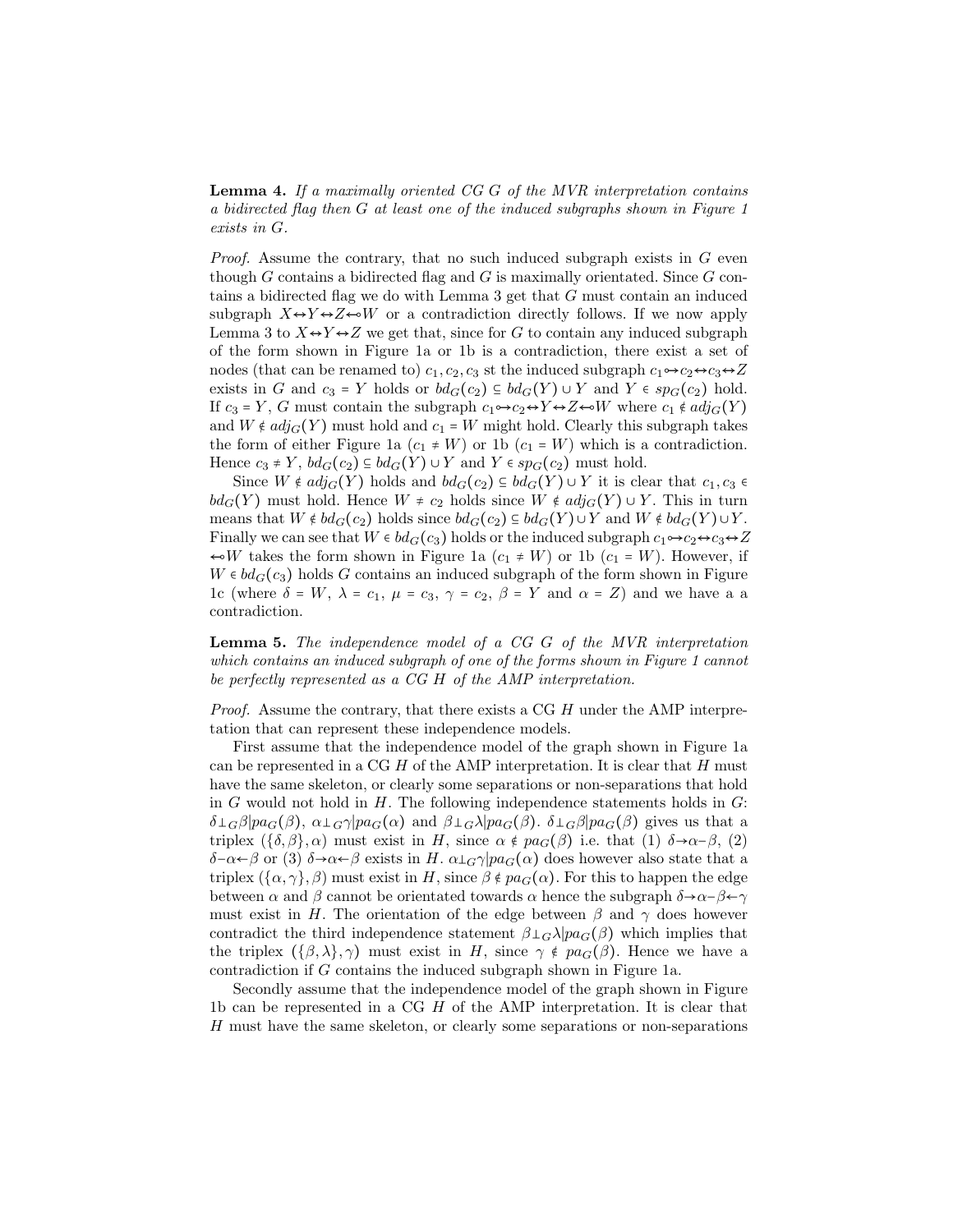that hold in  $G$  would not hold in  $H$ . The following independence statements must then hold in G:  $\delta \perp_G \beta | pa_G(\beta)$  and  $\alpha \perp_G \gamma | pa_G(\alpha)$ .  $\delta \perp_G \beta | pa_G(\beta)$  gives us that two triplexes must exist in H, first  $({\delta, \beta}, \alpha)$  and secondly  $({\delta, \beta}, \gamma)$ , since  $\alpha, \gamma \notin pa_G(\beta)$ .  $(\{\delta, \beta\}, \alpha)$  gives that one of the following configurations must occure in H: (1) δ−α←β, (2) δ→α−β or (3) δ→α←β. However, the independence statement  $\alpha\perp$ <sub>G</sub> $\gamma|pa_G(\alpha)$  implies that the triplex  $(\{\alpha,\gamma\},\beta)$  must exist in H since  $\beta \notin pa_G(\alpha)$ . If the triplex  $(\{\alpha, \gamma\}, \beta)$  should hold in H the edge between  $\alpha$  and β cannot be orientated towards  $\alpha$  hence the subgraph  $\delta \rightarrow \alpha - \beta \leftarrow \gamma$  must exist in H. The orientation of the edge between  $\beta$  and  $\gamma$  does however contradict the triplex  $({\delta, \beta}, \gamma)$  and hence we have a contradiction for the G shown in Figure 1b.

Third and last assume that the independence model of the graph shown in Figure 1c can be represented in a CG  $H$  of the AMP interpretation. From the Figure we can read the following independence statements:  $\lambda \perp_G \mu | pa_G(\mu),$  $\alpha \perp G\gamma$ | $pa_G(\alpha), \beta \perp G\delta$ | $pa_G(\beta)$ . It is clear that H must have the same skeleton, or clearly some separations or non-separations that hold in G would not hold in H.  $\lambda \perp_G \mu | pa_G(\mu)$  and  $\alpha \perp_G \gamma | pa_G(\alpha)$  gives that the triplexes  $({\lambda, \mu}, {\beta})$ and  $({\alpha, \gamma}, \mu)$  must exists in H since  $\beta \notin pa_G(\mu)$  and  $\mu \notin pa_G(\alpha)$ . As seen above this gives that  $\lambda \to \gamma-\mu \leftarrow \alpha$  must exist in H. Similarly  $\beta \perp_G \delta | pa_G(\beta)$  and  $\lambda\perp_G\mu|pa_G(\mu)$  gives that  $\lambda\to\beta-\mu\to\delta$  must exist in H. Finally  $\alpha\perp_G\gamma|pa_G(\alpha)$  and  $\beta\perp_G \delta|pa_G(\beta)$  gives that the triplexes  $(\{\alpha,\gamma\},\beta)$  and  $(\{\beta,\delta\},\alpha)$  must hold in H, since  $\beta \notin pa_G(\alpha)$  and  $\alpha \notin pa_G(\beta)$ , which in turn gives that  $\gamma \rightarrow \beta - \alpha \leftarrow \delta$  must exist in  $H$ . This does however contradict that  $H$  is a CG since the semi-directed cycle  $\gamma \rightarrow \beta - \mu - \gamma$  exists in H. Hence we have a contradiction.

#### 4.2 Translation of AMP CGs to MVR CGs

**Theorem 4.** Given an AMP CG  $G$ , and a maximally oriented AMP CG  $G'$  in the Markov equivalence class of G, there exists a CG H st  $I_{AMP}(G) = I_{MVR}(H)$ iff  $G'$  does not contain any induced subgraph of the form  $X-Y-Z$ .

Proof. Sufficiency follows from Lemma 2 while necessity follows from 6.

**Lemma 6.** If a maximally orientated  $CGG$  of the AMP interpretation contains an induced subgraph of the form  $X-Y-Z$  then G there exists no CG H of the MVR interpretation st  $I_{AMP}(G) = I_{MVR}(H)$ .

Proof. Assume to the contrary that the lemma does not hold. Clearly G and H must have the same skeleton or some separations in  $H$  do not hold in  $G$  or vice versa. Let H have a component ordering ord for its components  $c_1, ... c_k$  st  $ord(c_i) < ord(c_j)$  if  $c_i$  is a parent of  $c_j$ . Let C be the component of X in G. From the assumption we know that  $X\bot_{G}Z|nb_{G}(X) \cup pa_{G}(X\cup nb_{G}(X))$  holds, where  $Y \in nb_G(X)$ , and hence that H must contain one of the following induced subgraphs:  $X \rightarrow Y \rightarrow Z$ ,  $X \leftarrow Y \leftarrow Z$  or  $X \leftarrow Y \rightarrow Z$ . For any other configuration of edges  $X\perp_H Z|nb_G(X) \cup pa_G(X \cup nb_G(X))$  does not hold. Moreover we can generalize the configurations to  $X \rightarrow Y \rightarrow Z$  and  $X \leftarrow Y \rightarrow Z$  simply by choosing the nodes to represent X and Z accordingly. Both these structures are included in  $X \rightarrow Y \rightarrow Z$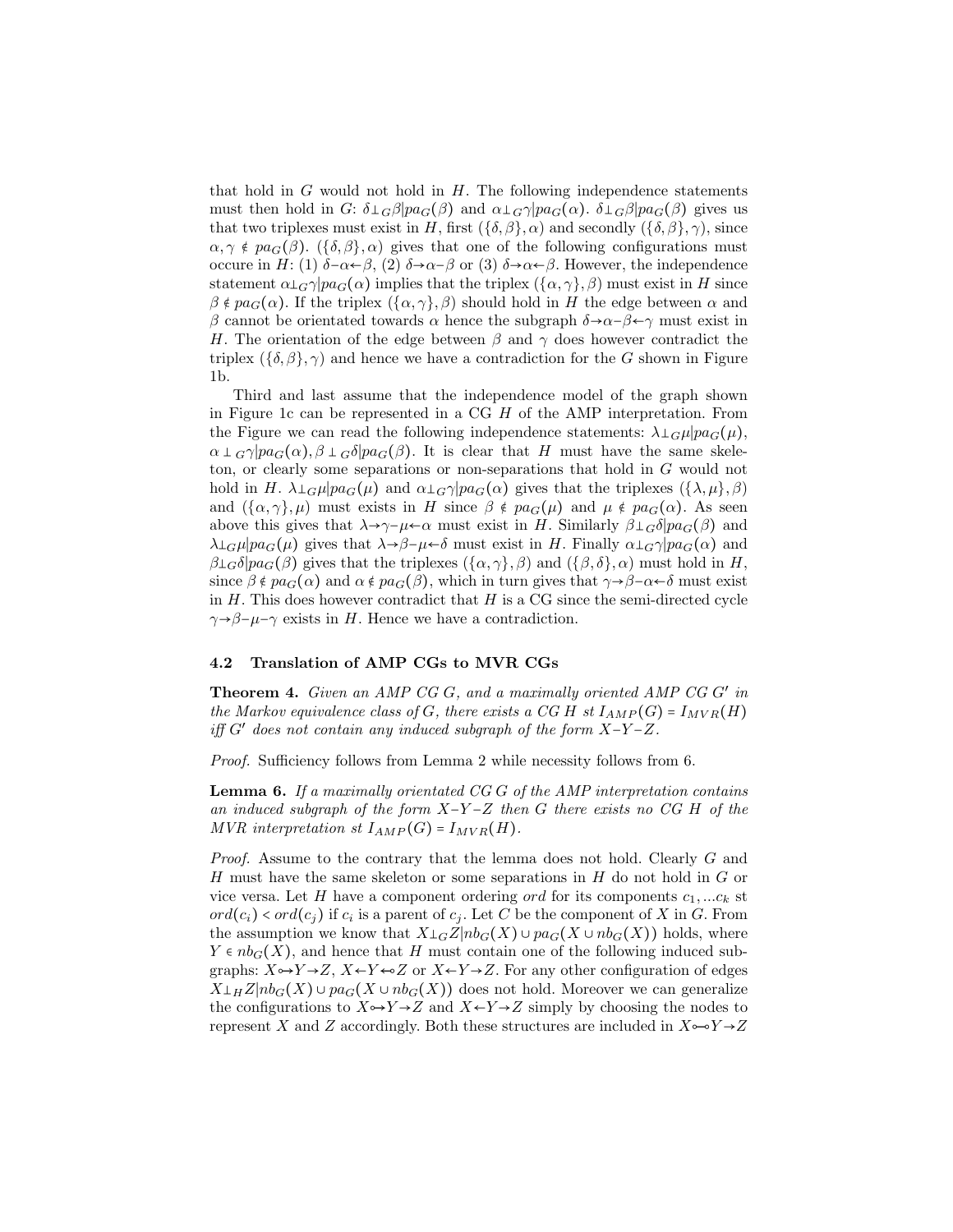and we will now show that this structure leads to a contradiction if a split is not feasible in  $G$ .

The proof is iterative and when a restart is noted this is where the proof restarts. For each restart it will be shown that there must exist a triplet of nodes X, Y, Z st an induced subgraph of the form  $X-Y-Z$  exists in G and  $X \rightarrow Y \rightarrow Z$ in H. Apart from this we also know that  $I_{AMP}(G) = I_{MVR}(H)$  holds and that no split is feasible in  $G$ . Let the set  $U$  consist of  $Y$  and every node connected by a path to Y in the subgraph of G induced by  $C \setminus Z$  and the set L consist of  $C \setminus U$ . This separation of sets gives that  $nb_G(U) = Z$ . For a split not to be feasible with these sets one of the conditions in Definition 2 must fail:

Case 1, condition 1 or 2 fails. This means that there exist two nodes  $W \in C$  and  $P \in C$  st the induced subgraph  $P-Z-W$  exists in G. Note that one of the nodes might be Y. This means that  $P\mathcal{L}_G W|nb_G(W) \cup pa_G(W \cup nb_G(W))$  holds, where  $Z \in nb_G(W)$  and hence that  $P \rightarrow Z \rightarrow W$ ,  $P \leftarrow Z \leftarrow W$  or  $P \leftarrow Z \rightarrow W$  must exist in H as described above. Without losing generality we can say that either  $P \rightarrow Z \rightarrow W$ or  $P \leftarrow Z \rightarrow W$  exists in H and that  $W \neq Y$  by choosing P and W appropriately. This means that we can restart the proof with the structure  $P \sim Z \rightarrow W$  in H (and  $P-Z-W$  in G). The number of restarts is bounded since (1) the number of nodes in V is bounded and that  $ord(cof(H(Z)) > ord(cof(H(Y)))$ .

Case 2, condition 1 and 2 hold but condition 3 fails. This means that there exists two nodes  $W \in U$  and  $P \notin C$  st the induced subgraph  $Z-W \leftarrow P$  exists in G. First let us cover the case where  $W = Y$ . This means that  $Z \perp_G P|pa_G(Z)$ holds. Since  $H$  have the same skeleton as  $G$  this means that  $H$  must contain an induced subgraph of the form  $P \rightarrow Y \leftarrow Z$  since  $Y \notin pa_G(Z)$ . At the same time we know that H contains the edge  $Y \rightarrow Z$  which causes a contradiction and hence  $Y \neq W$  must hold. Therefore,  $P \notin pa_G(Y)$  holds which generalized means that that  $pa_G(Y) \subseteq pa_G(Z)$  must hold. For  $Z\bot G P|pa_G(Z)$  to hold in H there must exist an unshielded collider between  $Z$  and  $P$  over  $W$  and hence that the induced subgraph  $Z \rightarrow W \leftarrow P$  exists in H. Similarly we have that  $Y \perp_G P | pa_G(Y)$ gives that H contains an induced subgraph of the form  $Y \rightarrow W \leftarrow P$ . Note that  $Y \in adj_G(W)$  must hold since condition 2 holds. Moreover for H not to contain a semi directed cycle over  $Y \rightarrow Z \rightarrow W \leftarrow Y$  we can see that  $Y \rightarrow W \leftarrow P$  must exist in H. Finally note that  $X \neq W$  must hold since  $X \notin adj_G(Z)$  holds.

Now assume  $X \in nb_G(W)$ . For  $X \perp_H Z | nb_G(X) \cup pa_G(X \cup nb_G(X))$  to hold, together with  $W \in nb_G(X)$  and  $Z \rightarrow W$ , it is easy to see that the induced subgraph  $Z \rightarrow W \rightarrow X$  must be in H. We can now see that  $P \in pa_G(X)$  must hold or the induced subgraph  $X \leftarrow W \leftarrow P$  in H contradicts that  $X \perp_G P | pa_G(X)$  holds in H. Moreover, for  $X \rightarrow Y \rightarrow W \rightarrow X$  not to form a semi-directed cycle in H the edge between X and Y must be orientated to  $X \leftarrow Y$ . We can therefore restart the proof by replacing X with Z, i.e. with the induced subgraph  $X \leftarrow Y \rightarrow Z$  in H (and  $X-Y-Z$ ) in G. Since we know that  $Z \rightarrow W \rightarrow X$  exists in H we know that  $ord(cof(X))$  >  $ord(cof(X))$ . Hence we cannot get back to this subcase again (or we would have that  $ord(co_H(X)) < ord(co_H(Z))$ ) which is a contradiction. This, together with that Y is kept the same and that  $|V|$  is finite gives that the number of restarts is bounded. Hence  $X \notin nb_G(W)$  must hold.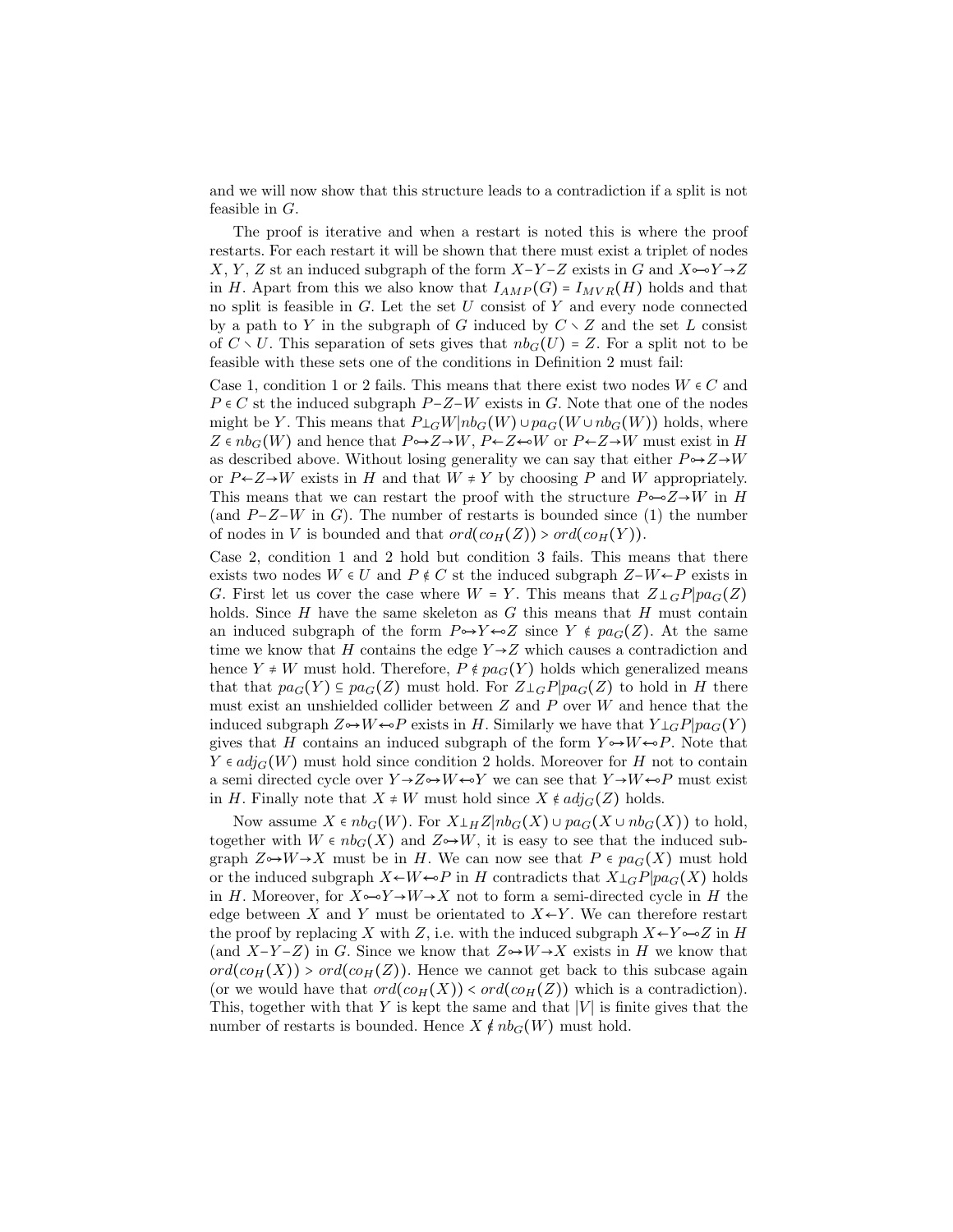Now assume that  $pa_G(Z) \subseteq pa_G(W)$ . We can now restart the proof with  $X \rightarrow Y \rightarrow W$ . The number of iterations is then bounded since |V| is finite and case 2 cannot occur with Z as W again, or  $pa_G(Z) \notin pa_G(W)$  would have to hold which is a contradiction. Hence  $pa_G(Z) \notin pa_G(W)$  must hold. Let Q be the parent of Z not shared by W. Since  $W\bot_GQ|pa_G(W)$  holds, and we know that H contains the induced subgraph  $Q \rightarrow Z \rightarrow W \rightarrow P$ , we can draw the conclusion that H must contain the induced subgraph  $Q \rightarrow Z \rightarrow W \rightarrow P$  since  $Z \notin pa_G(W)$ . Note that if there exist two different nodes  $W_1$  and  $W_2$  such that both have the properties described for W in case 2  $W_1$  and  $W_2$  must be adjacent. If this were not the case we would have that both  $W_1 \perp_G W_2 | nb_G(W_1) \cup pa_G(W_1 \cup nb_G(W_1))$ and  $W_1\mu_W2|nb_G(W_1)\cup pa_G(W_1\cup nb_G(W_1))$  would hold, since  $Z \in nb_G(W_1)$ . Also note that since  $W_1 \leftrightarrow Z$  and  $W_2 \leftrightarrow Z$  exists in H and the edge between  $W_1$ and  $W_2$  must be bidirected or H contains a semi-directed cycle. Let D be a set of nodes containg Z as well as all nodes that have the properties described for W. From the description above we can see that D must be complete and that the subgraph induced by  $D$  in  $H$  must only contain bidirected edges. We will now show that a split must be feasible in G with D as L and  $C \setminus D$  as U. For a split not to be feasible one of the constraints in Definition 2 must fail.

Assume condition (1) or (2) fails. Then there exists three nodes  $R \in C$ ,  $T \in C$  and  $D_j \in D$  st the induced subgraph  $T-D_j-R$  exists in G. Since  $T\perp$  $_{G}R|nb_{G}(R)\cup pa_{G}(R\cup nb_{G}(R))$  holds we must, without losing generalization, have that H contains the induced subgraph  $T \rightarrow D_i \rightarrow R$ , since  $D_i \in nb_G(R)$ . If this is the case we can however restart the proof with this induced subgraph and know that the number of iterations is bounded since |V| is finite and  $ord(c_{H}(D_j))$  >  $ord(co_H(Y)).$ 

Assume condition (1) and (2) holds but (3) fails. Then there exists two nodes  $R \in U$  and  $T \notin C$  st the induced subgraph  $D_i-R \leftarrow T$  exists in G for some  $D_i \in D$ . First note that R must be adjacent of all nodes in D or condition 1 would have failed in this split. Secondly note that  $R-Y$  must exist in G or condition 2 would fail if we restart the proof with  $X \rightarrow Y \rightarrow D_i$  and a contradiction follows from there. Thirdly note that  $R \notin adj_G(X)$  must hold or the proof could be restarted with  $X \rightarrow Y \rightarrow D_i$ , for which condition 3 would fail with  $R$  as  $W$  and a contradiction would follow as shown above. Finally note that  $pa_G(R) \subseteq pa_G(Z)$  must hold or R would be in D. This means that  $pa_G(W) \notin pa_G(R)$ , and hence that  $P \notin pa_G(R)$ , holds. Moreover we know that the edge  $D_i \leftrightarrow W$  exists in G. For  $D_i \perp_G T | pa_G(D_i)$  to hold in H it is clear that H must contain the induced subgraph  $D_i \rightarrow R \rightarrow T$  since  $R \notin pa_G(D_i)$ . Similarly we have that for  $R\perp H\!\!\!\perp_H P|pa_G(R)$  to hold H must contain an induced subgraph of the form  $R \rightarrow W \leftarrow P$  since  $W \notin pa_G(R)$ . This means that for  $R \rightarrow W \leftrightarrow D_i \rightarrow R$  not to form a semi-directed cycle in H the edge  $R \leftrightarrow D_i$  must exist in H. Moreover, since  $\forall D_m \in D \setminus D_i$  R  $\in adj_G(D_m)$ ,  $R \leftrightarrow D_i$  and  $D_i \leftrightarrow D_m$  hold, clearly  $R \leftrightarrow D_m$  must also hold or  $G$  contains a semi-directed cycle. Hence the subgraph of  $H$  induced by  $D \cup R$  is complete and contains only bidirected edges. This in turn means that for  $Y \rightarrow D_i \rightarrow R \rightarrow Y$  to not form a semi-directed cycle  $Y \rightarrow R$  must exist in H.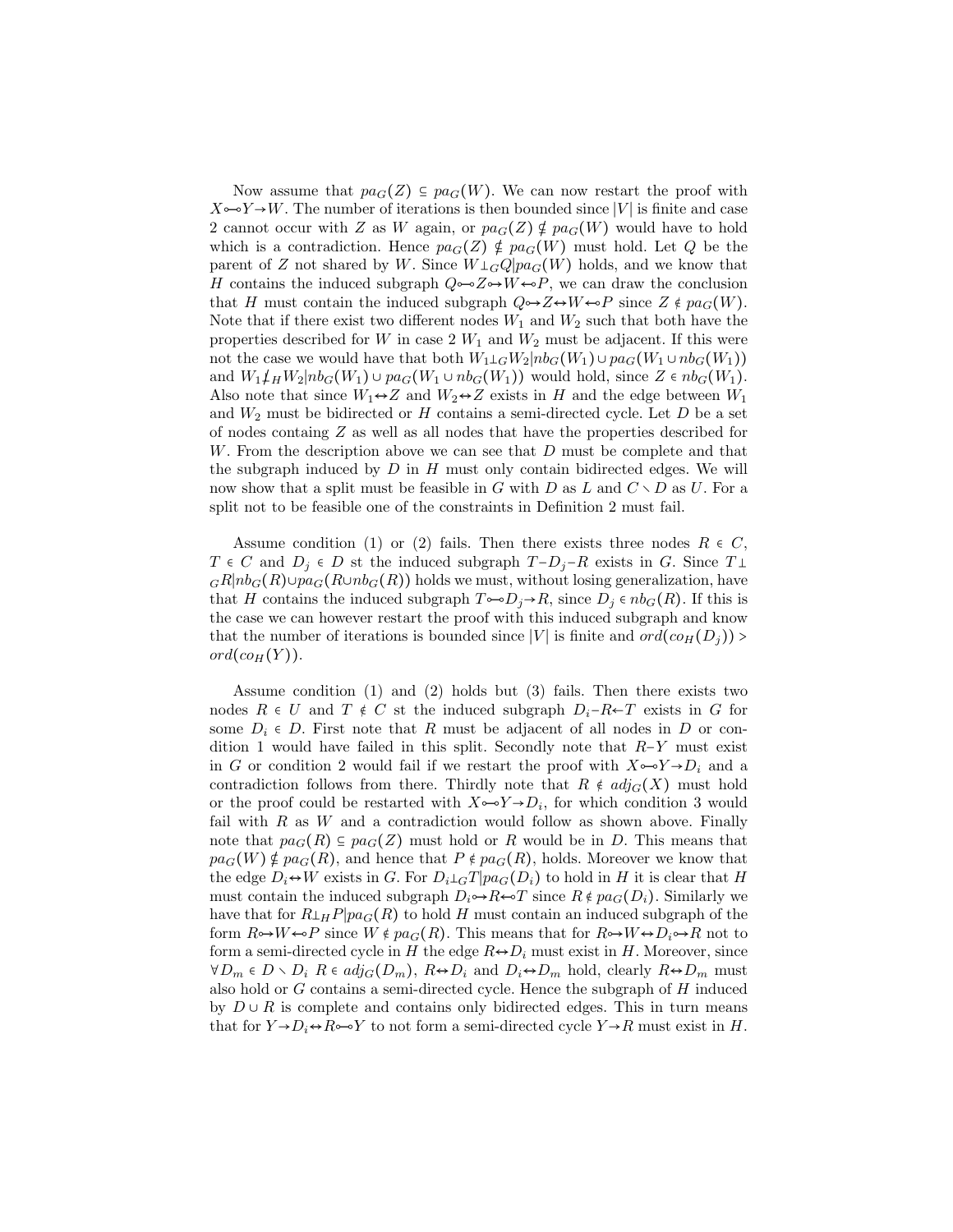Hence we can move R into D and redo do the last split again. The number of restarts are bounded since  $|V|$  is finite.

Hence each condition in Definition 2 must hold and we have a contradiction.

#### 4.3 Translation of MVR CGs to LWF CGs

Theorem 5. Given a MVR CG G, and a maximally oriented MVR CG G′ that is in the same Markov equivalence class as G, there exist a LWF CG H st  $I_{MVR}(G) = I_{LWF}(H)$  iff G' contains no bidirected edge, i.e. can be represented as a BN.

Proof. From Lemma 7 it follows that a maximally oriented CG G' of the MVR interpretation with a bidirected edge must have a subgraph of the form shown in Figure 2. If it does not contain any bidirected edge in the maximally oriented model it trivially follows that it is a BN (and hence it can be represented as a CG of the LWF interpretation). From Lemma 8 it then follows that no CG G of the MVR interpretation which contains a subgraph of the form shown in Figure 2 can be represented as a CG of the LWF interpretation.

**Lemma 7.** If a bidirected edge exists in a maximally oriented  $CGG$  of the  $MVR$ interpretation then G must contain an induced subgraph of the form shown in Figure 2.



Fig. 2: Included subgraph in Lemma 7 and 8.

Proof. Assume to the contrary that a CG G of the MVR interpretation exists where (1) no induced subgraph of the form shown in Figure 2 exists, (2) no split is feasible and (3) at least one bidirected edge exists. From this assumption we can see that there has to exist at least two nodes X and Y st  $X \leftrightarrow Y$  exists in G. Let  $C$  be the connectivity component to which  $X$  and  $Y$  belongs. Separate the nodes of  $C$  into two sets  $U$  and  $L$  st  $X$  and every node connected by a path to X in the subgraph of G induced by  $C \setminus Y$  belongs to L and  $C \setminus L$  belongs to U. This separation of nodes allows us to know that  $sp_G(L)$  only contains Y. For a split not to be feasible at least one condition in Definition 3 has to fail. Case 1. Assume constraint 1 fails. This means a node  $Z \in L$  exist st  $Z \leftrightarrow Y \leftrightarrow X$ 

occurs in G where  $Z \notin adj_G(X)$  must hold, or Z would be in U. Now remove  $Y$  from  $U$  and add it to  $L$  as well as all nodes not connected by a path with Z in the subgraph of G induced by  $U \setminus Y$  and attempt another split. This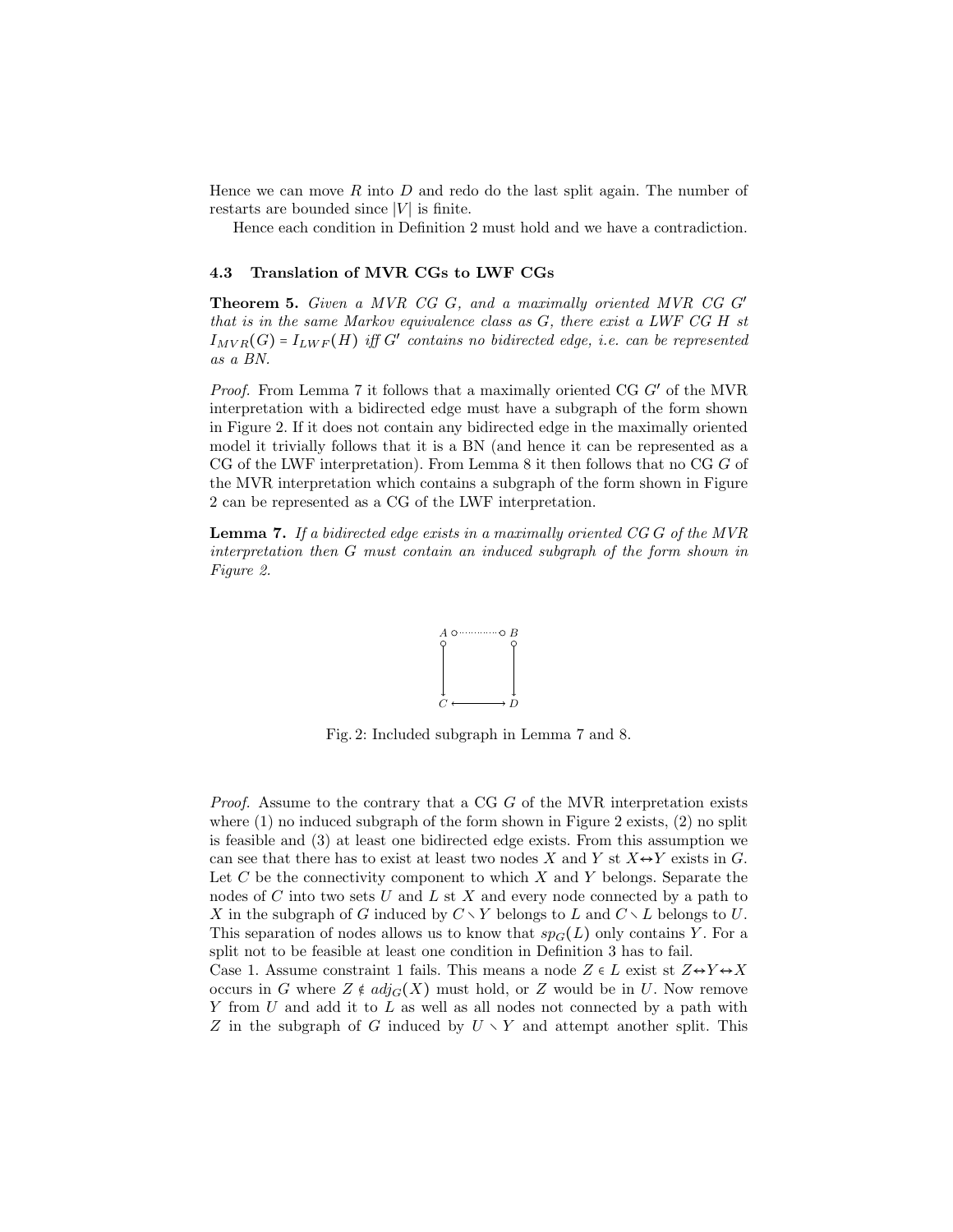separation of nodes allows us, since we previously had  $nb_G(L) = Y$  and Y now have changed sets, to say that  $sp_G(U) = Y$  must hold and hence that constraint 3 cannot fail. However, if constraint 1 or 2 fails we know there exists a node W st  $W \rightarrow Z \rightarrow Y \rightarrow X$  is a subgraph of G but where  $W \notin adj_G(Y)$ , and  $Z \notin adj_G(X)$ and  $W \notin adj_G(X)$  by definition of the initial split, which implies a contradictory induced subgraph. Hence constraint 1 cannot fail in the initial split.

Case 2. If constraint 2 or 3 fails in the initial split we know there exists two nodes  $V_1$  and  $P_1$  st  $P_1 \rightarrow Y \rightarrow V_1$  exists in G but where  $V_1 \notin adj_G(P_1)$  (note that  $V_1$  might be  $X$ ). Now let L consist of every node connected by a path to Y in the subgraph of G induced by  $C \setminus V_1$  and the nodes  $C \setminus L$  belong to U. This separation of nodes allows us to know that  $sp_G(L)$  only contains  $V_1$ . If constraint 1 fails when performing a split with these sets it is clear from case 1 that a contradiction occurs. If constraint 2 or 3 fails we know there exists two new nodes  $V_2$  and  $P_2$ st  $P_2 \rightarrow V_1 \rightarrow V_2$  exists in G but where  $P_2 \notin adj_G(V_2)$ . Note that  $V_2$  or  $P_2$  cannot be  $P_1$  since  $P_1 \notin adj_G(P_1)$ . We now get that  $V_2$  cannot be Y or an induced subgraph like that in Figure 2 occurs.  $V_2 \in adj(Y)$  and  $P_2 \in adj(Y)$  must also hold or the induced subgraph  $V_2$  (resp.  $P_2$ ) $\rightarrow$  $V_1 \leftrightarrow Y \leftarrow P_1$  occurs. By replacing  $V_1$ with  $V_2$ , setting the proper U and L as described above it we can now repeat this procedure iteratively. Moreover, for every repetition  $i$  we must have that  $V_i$  and  $P_i$  must be adjacent of every  $V_i (j \lt i)$  as well as Y or a contradiction occurs. This means that any nodes  $V_i$  and  $P_i$  already used in a previous repetition cannot be used in a later one, or both  $P_i \in adj(V_i)$  and  $P_i \notin adj(V_i)$  would have to hold. This in turn means that the number of repetitions is bounded since  $|C|$  is finite and hence we have a contradiction that condition 2 or 3 can fail.

This means that all three conditions in Definition 3 must hold and hence a split must be feasible if the induced subgraph shown in Figure 2 does not occur.

**Lemma 8.** If a CG G of the MVR interpretation contains an induced subgraph of the form shown in Figure 2 then G cannot be translated into a CG H of the LWF interpretation.

*Proof.* Assume to the contrary that there exists a CG  $H$ , of the LWF interpretation, with the same independence model as G while G contains an induced subgraph of the form shown in Figure 2. Clearly  $H$  and  $G$  must contain the same nodes and adjacencies or some separations or non-separations must exist in  $G$  but not in  $H$ .

From Figure 2 we can read that  $A\bot GD|pa_G(D)$  and  $C\bot GB|pa_G(C)$  hold. For  $A\perp_G D|pa_G(D)$  to hold in H C must be a collider between A and D and hence H must contain the induced subgraph  $A \rightarrow C \leftarrow D$ . Similarly  $C \perp_G B | pa_G(C)$ gives that H must contain the induced subgraph  $C\rightarrow D\leftarrow B$  and hence we have a contradiction.

## 4.4 Translation of LWF CGs to MVR CGs

**Theorem 6.** Given a LWF CG G there exists a CG H st  $I_{LWF}(G) = I_{MVR}(H)$ iff  $(G_{cl(K)})^m$  is chordal for all  $K \in cc(G)$ .